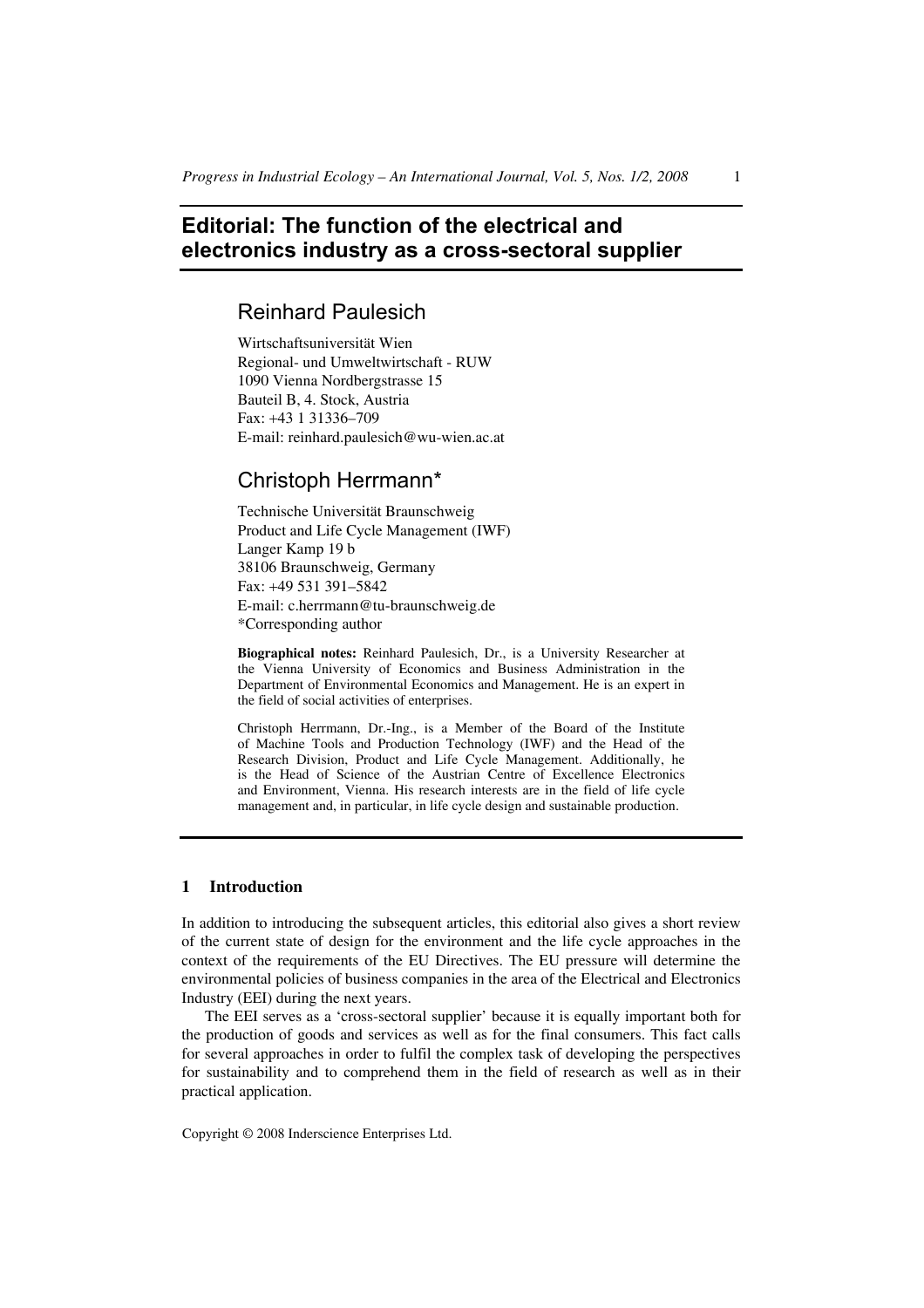The products and methods of the EEI have led to some improvements in ecological performance. At the same time, however, they have remained ecologically critical or became even more critical in some aspects. $\frac{1}{1}$ Table 1 gives some examples.

**Table 1** Two directions for action of EE products

| Sustainable development                                       | Unsustainable development                                                    |
|---------------------------------------------------------------|------------------------------------------------------------------------------|
| Helps save energy                                             | Only works with energy                                                       |
| Accelerates and simplifies the work processes                 | Exerts organisational and social effects, up to<br>the point of unemployment |
| Creates new cultural techniques and jobs<br>(e.g., web media) | Creates new inequalities $(e.g.,$ digital divide)                            |
| Works as a medium and tool                                    | Is also a 'purpose and end' device                                           |

The table with the contrasting pairs shows that the application of EE technologies and products generates conflicts of objectives and hence, enables the exemplary depiction of the task's complexity, which is associated with sustainable development and most of all, with the contribution that the companies can make.

The eight articles presented here are arranged in a matrix which covers a spectrum between the life cycle perspective and the life cycle-orientated design for the environment and the range of microeconomic corporate policies (Figure 1).

- 1 The paper by Unger *et al.* presents the methods and tools to perform life cycle evaluation with respect to the environmental aspects. The authors focus on the early stage of the life cycle, where the product and process characteristics are determined. Many tools exist, but no simple rules to choose the right one are available.
- 2 The paper presented by Huisman and Stevels discusses the implementation of the European Waste Electrical and Electronic Equipment (WEEE) directive against the background of efficiency. The key question discussed here is: 'How much environmental improvement can be realised per amount of money invested?' The authors develop recommendations for more eco-efficient take-back and recycling systems.
- 3 The linkage between the product design and the product end-of-life stages is the frame for the paper written by Herrmann *et al.* The product and process data build up the base for a tool to determine and evaluate the end-of-life characteristic values, such as the disassembly time and cost in the design stage, as well as for a second tool to support a simulation-based planning of the disassembly systems in the end-of-life stage.
- 4 Spengler and Stölting present a framework for the strategic planning of remanufacturing systems. Remanufacturing is the most valuable recovery option for a product and a key element of closed-loop supply chains. To support decision-makers by evaluating the decision alternatives, a life cycle costing approach is developed.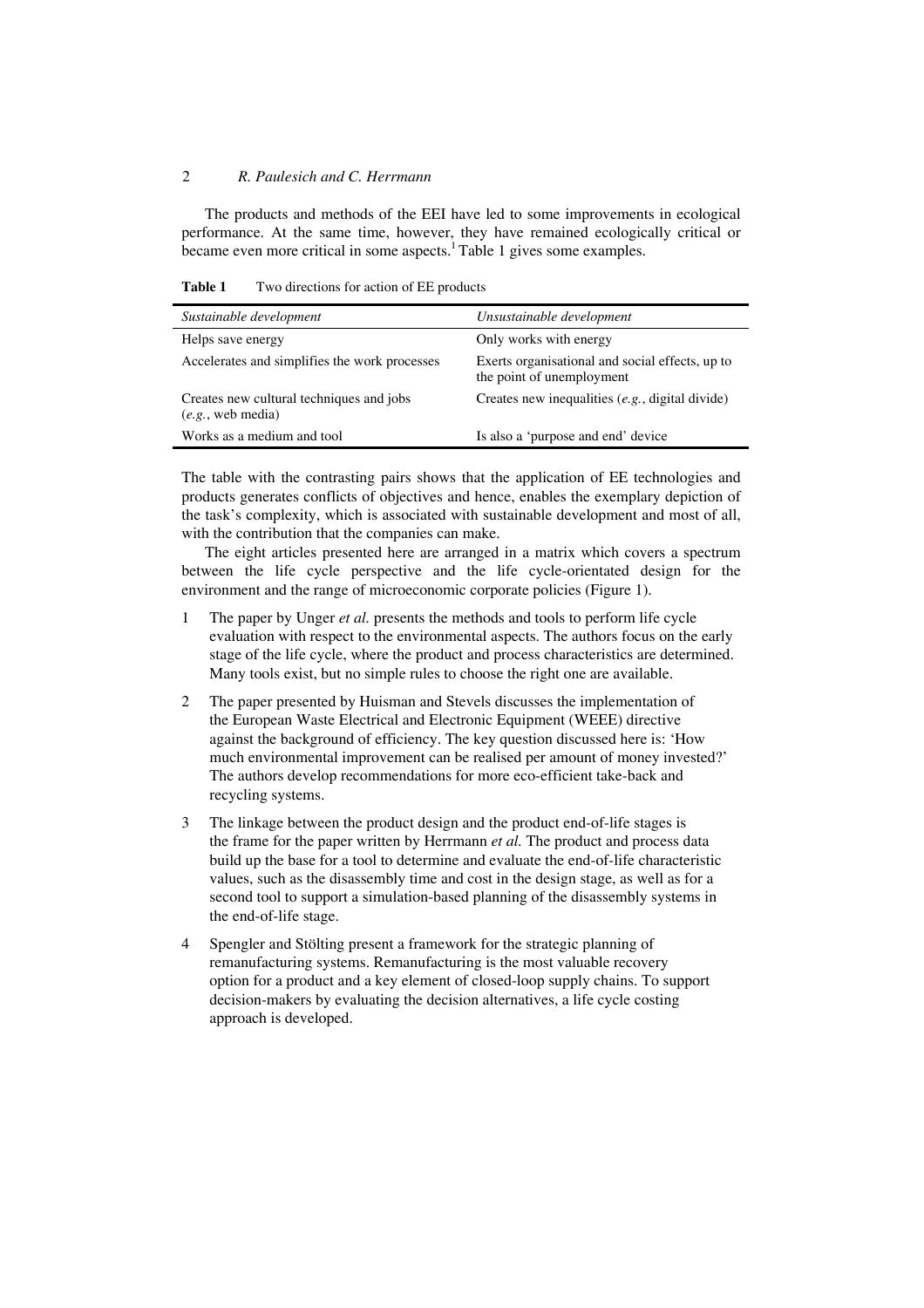- 5 Mathematical models can be used to support the planning of the disassembly processes. But often, the necessary data (*e.g.*, the disassembly time, the composition of the returned materials) is not available to put the mathematical models at work. Against this background, Schultmann and Sunke present an approach for short-term dismantling planning, including process-induced uncertainty modelled with fuzzy techniques.
- 6 New technologies can be drivers to reduce the environmental impact of a product. The authors chose a computer mouse as the product, which is widely used to demonstrate how the environmental aspects can be considered in the design process and design phase of the product life cycle (design for the environment/ecodesign). The different technical alternatives are presented and a (streamlined) life cycle assessment is applied to compare a conventional computer mouse with a new product concept, the so-called 'ecomouse'.
- 7 The paper by Luoranen and Horttanainen presents a ranking method and concept for assessing the feasibility of integrated energy and waste management system alternatives. The method takes mass, energy and financial flows, legislative criteria and criteria such as local political guidelines into account.
- 8 Sufficiency requires changes in the use and consumption of products and resources. The paper by Paulesich gives a view inside the research in the field of sustainable consumption. He proposes an argument in the case of the end consumer markets to put the research focus more on the milieu studies than the demographic characteristics to get a deeper understanding of the preferences.

The eight peer-reviewed article contributions of this special issue on 'Design for the environment' obviously are not able to cover all the demands and challenges of sustainable development. Their classification into microeconomic categories, from operational over tactical to strategic and normative, implies a planning interval of seven to 12 years. Only the term 'normative' comprises the planning intervals which can outlast a generation. Therefore, the question for the perspectives which outlast generations and continents and which concern (sustainability) research more than what is directly relevant to a company remains unresolved here. In the following sections, we will discuss how and with which methodologies this question can be approached.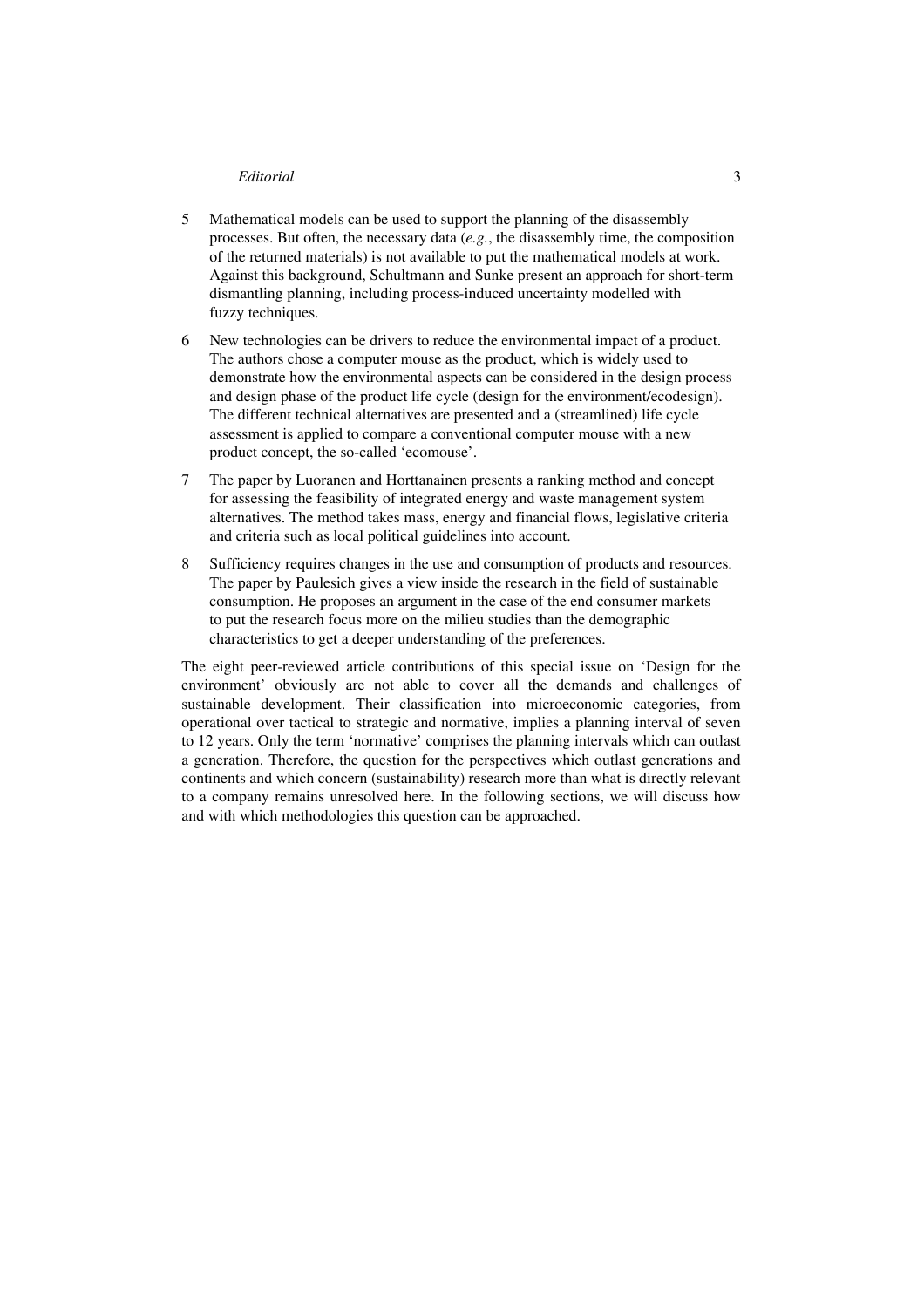

**Figure 1** The presentation of contributions/overview of the articles

#### **2 The situation in the electronics industry**

In Europe, there are basically three directives which influence the environmental discussion in the electronics industry. First, there is the directive on WEEE and second, the directive on the Restriction of the use of certain Hazardous Substances (RoHS) in electrical and electronic equipment. The directives comprise clear requirements for products and especially for the producers. Examples are:

- the cost responsibility for waste disposal and the obligation to take back products from the end consumer without charges (WEEE)
- the minimum quotas for the amount of material as well as material and energy recycling in the disposal of products (WEEE)
- the restrictions for selected materials which are potentially hazardous to the environment and for materials which are difficult to dispose of, *e.g.*, heavy metals such as cadmium, lead and hexavalent chrome as well as flame retardants containing bromine (WEEE, RoHS).

Further demands on the development of new products are to be expected by the EU Directives. These directives sets the frame for the determination of the demands for the sustainable design of energy-driven products. The concretisation of the demands is realised either by administrative regulations or by the self-regulation initiatives of the concerned industries.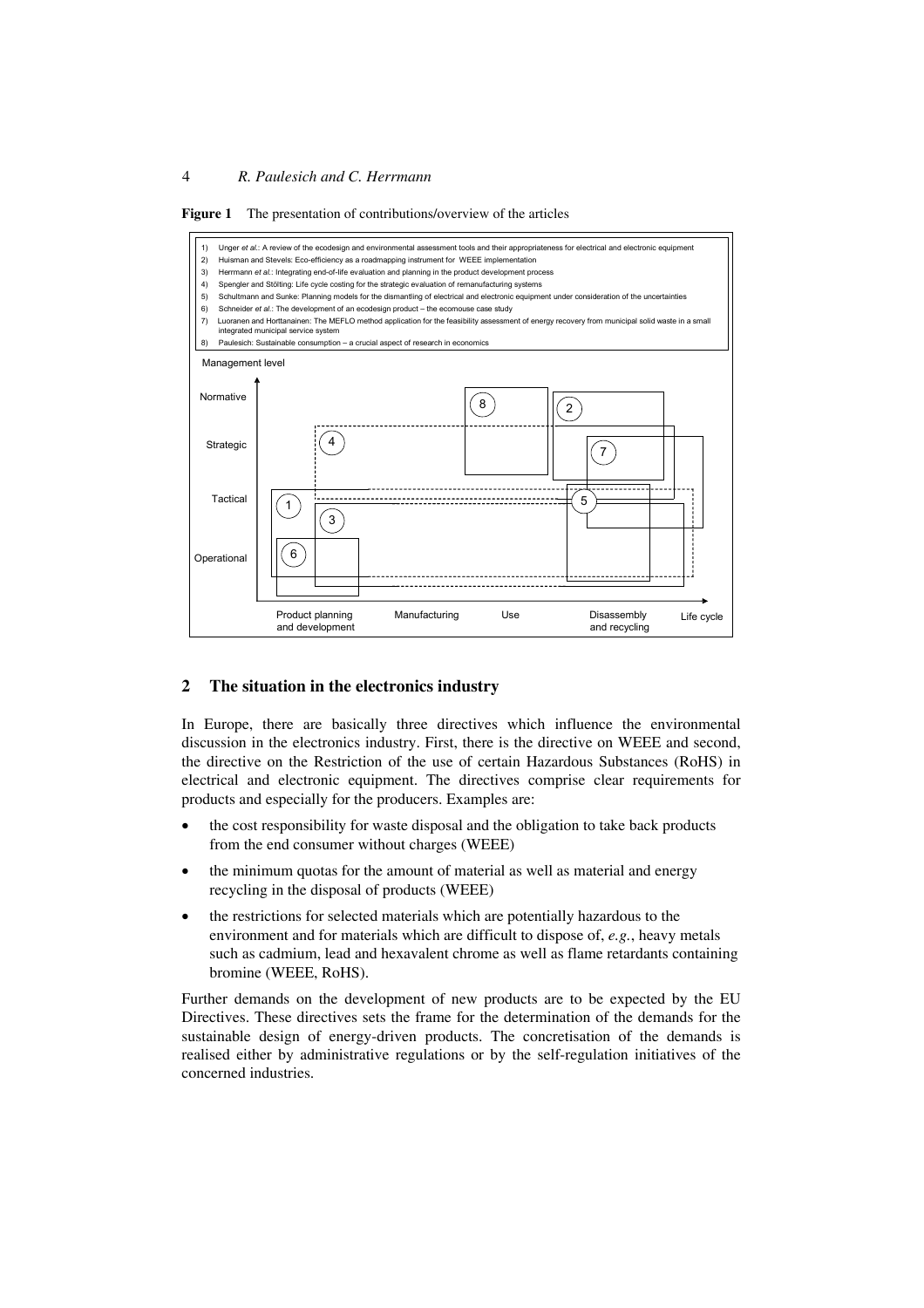With the given legal framework for the protection of the environment and human health, the EU Directives and their national applications, the companies continue to ask themselves if those regulations interfere with their competitive capability. During the last 15 years, a change has taken place in environmental protection attitudes and actions from 'Command and Control' to market-oriented instruments. The intention behind the legislation that followed was and still is to give incentives for the development of new technological solutions. In the past, this policy has been successful and has caused various industrial sectors to develop innovative methods and products.<sup>2</sup>

The consequence is an enhanced resource management and technological development process which outnumbers the targets, *e.g.*, the legally regulated emissions values. This seems to prove that a negative influence on the conventional business success is not the case:

- pollutant emissions can be avoided by substituting materials and by changing the process technologies; generally, an enhancement of resource efficiency and a cost reduction of the applied material's and energy is linked with it
- in an earlier stage, namely in the design phase, the market applicability, *i.e.*, the customer benefit, can also be improved; in many cases, this is linked to the willingness of the customer to pay a higher price.

#### *2.1 The design and production of electric and electronic appliances*

From a life cycle perspective, a major share of the costs occurring throughout the product life cycle is already determined in the product design stage (see Figure 2). At the same time, most of the environmental impacts throughout the life cycle are determined in the design stage, too (Luger and Herrmann, 2007).



**Figure 2** The cost determination and cost impact throughout the life cycle

Different process models have been developed for the planning and design processes for products. In general, all concepts are structured in different phases to increase the clarity and to allow an allocation of methods and tools to the different tasks that need to be performed. The common process steps are the clarification of the design task, the

*Source:* Kahmeyer and Rupprecht (1996)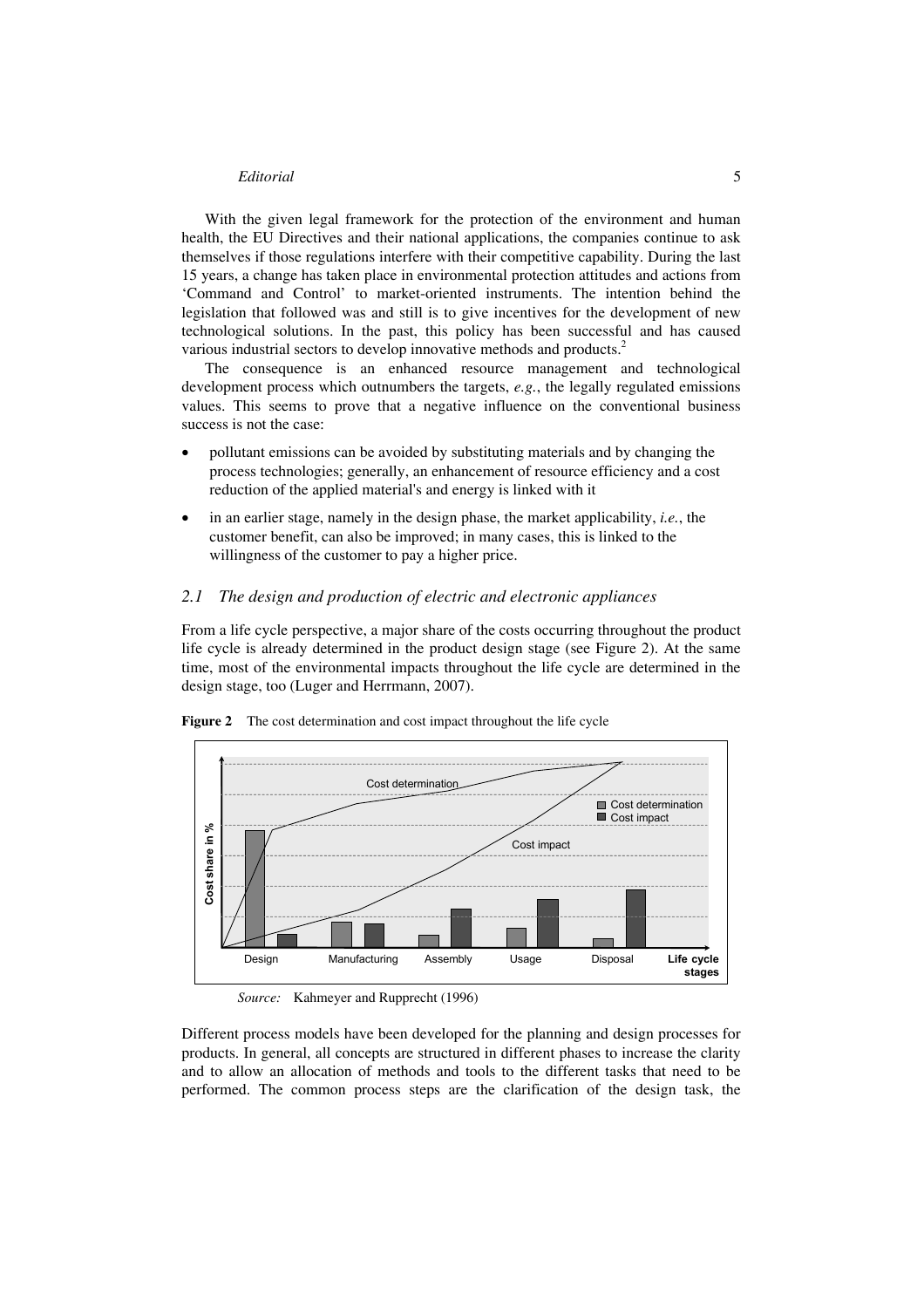conceptual design, the embodiment design and the detail design. Thus, a product's impact during its use and disposal stages already needs to be considered as additional requirements and constraints in the product development phase. This approach is described as a life cycle-oriented product development. Basic concepts have been developed in the last decade under designations such as 'Life Cycle Design', 'Life Cycle Engineering' and 'Life Cycle Engineering Design' by, *e.g.*, Alting (1993), Koeleian and Menerey (1993) and Ishii (1995). In this context, the definition by Mansour (2006a) (see also Figure 3) shall be given:

> "Life cycle oriented product development (Life Cycle Design) describes the process of systematic consideration and optimization of a product's technical, economic and ecological characteristics and effects during the entire life cycle within the framework of the product development process. The goal is to meet the requirements of an extended product responsibility by using the scope for decision-making during the product development to realize a maximum product benefit for customers and producers during the life-cycle and to minimize its economic, ecological and social costs and risks."

Figure 3 shows the definitions and steps of a design process as a reference model for the life cycle design. The consideration of new technical, economic and ecological requirements from all life cycle phases within the product development leads to a complex decision problem in optimising a product's design.



**Figure 3** The reference model for the life cycle design

*Source:* Mansour (2006b)

The evaluation of the product design does not only refer to the fulfilment of customer requirements, but also has to include the economic and ecological aspects of the after-use stages, in particular. For the evaluation, different methods and tools can be applied, *e.g.*, Life Cycle Costing (LCC) for the economic evaluation and Life Cycle Assessment (LCA) for the ecological evaluation.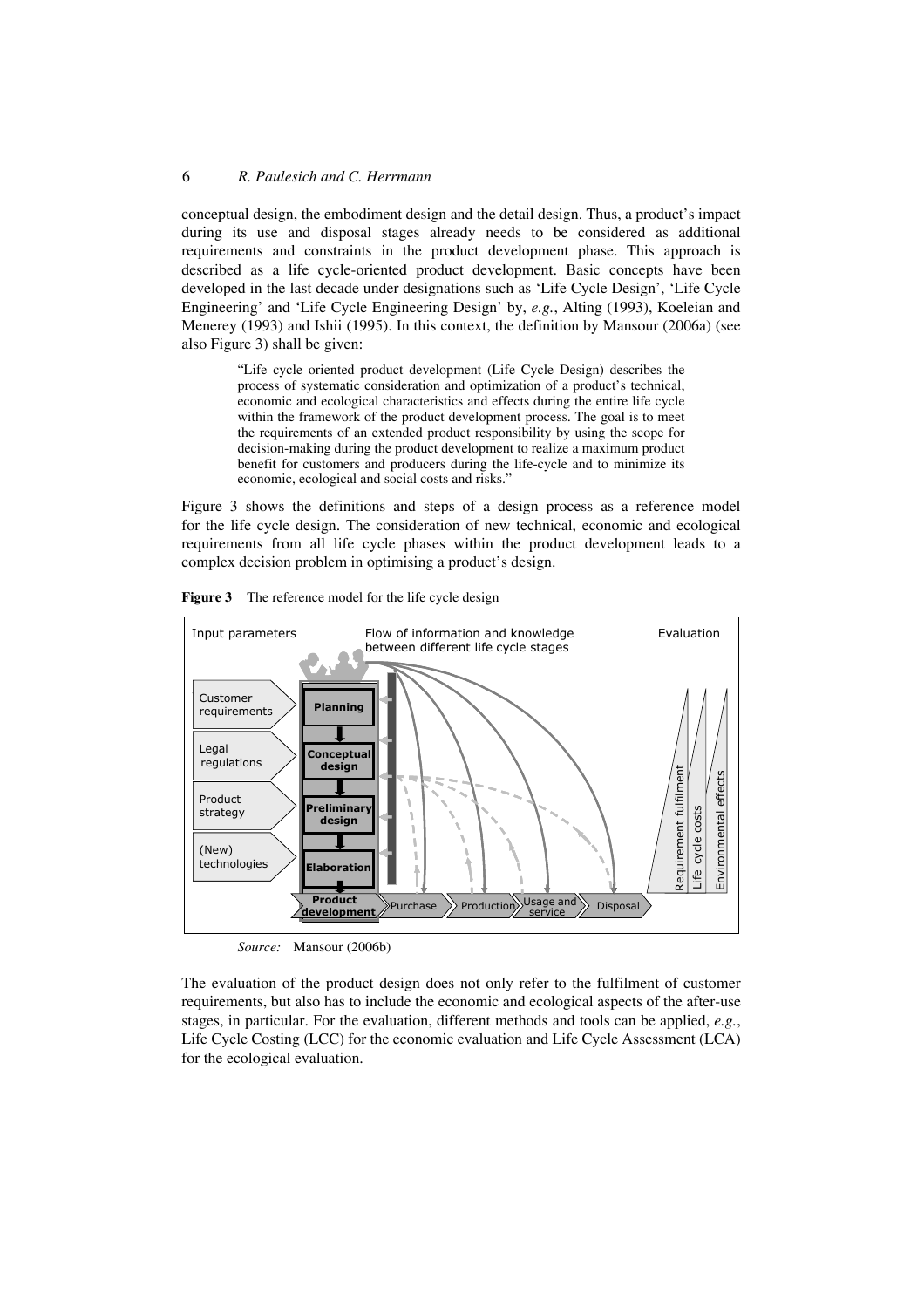### *2.2 The use of electrical and electronic appliances*

In the following paragraphs, some aspects on sustainable product utilisation from the consumer's point of view will be presented. It is useful to revisit the investigation conducted through a survey in Austria in 2004 (Paulesich *et al.*, 2005). Two components that are equally decision-relevant to research and to the industry can be identified: the planning interval, which is linked with ecology and sustainability, and the most relevant market segments.

The results of the survey prove that ecological consciousness plays a role in the buying behaviour of the consumers. They show a clearly perceivable regard for the ecological criteria in the purchase, especially when long-lasting products and the products in the high-priced segment are concerned. This is true for the different market segments as well as for the products within the same category.

Figure 4 shows that the ecological aspects become more important in the purchase of products: the longer the service life, respectively, the higher the price of the product, the more important are the ecological effects to the consumer. The placement of the category 'house construction/lodging' on the first position and 'automobiles' on the second position points to the complexity of interdisciplinary research on sustainable development. In both cases, the consumers seem to be aware of the environmental relevance of their consumption (compared with other consumer goods). However, when taking a look at the market segments with the greatest share of material and energy flows, the reality shows a discrepancy. Construction and mobility consume 68% of the energy and nearly 45% of the material of a national economy.<sup>3</sup>





Notes:  $1 = \text{very high significance}; 5 = \text{no significance}.$ *Source:* Paulesich *et al.* (2005, p.49)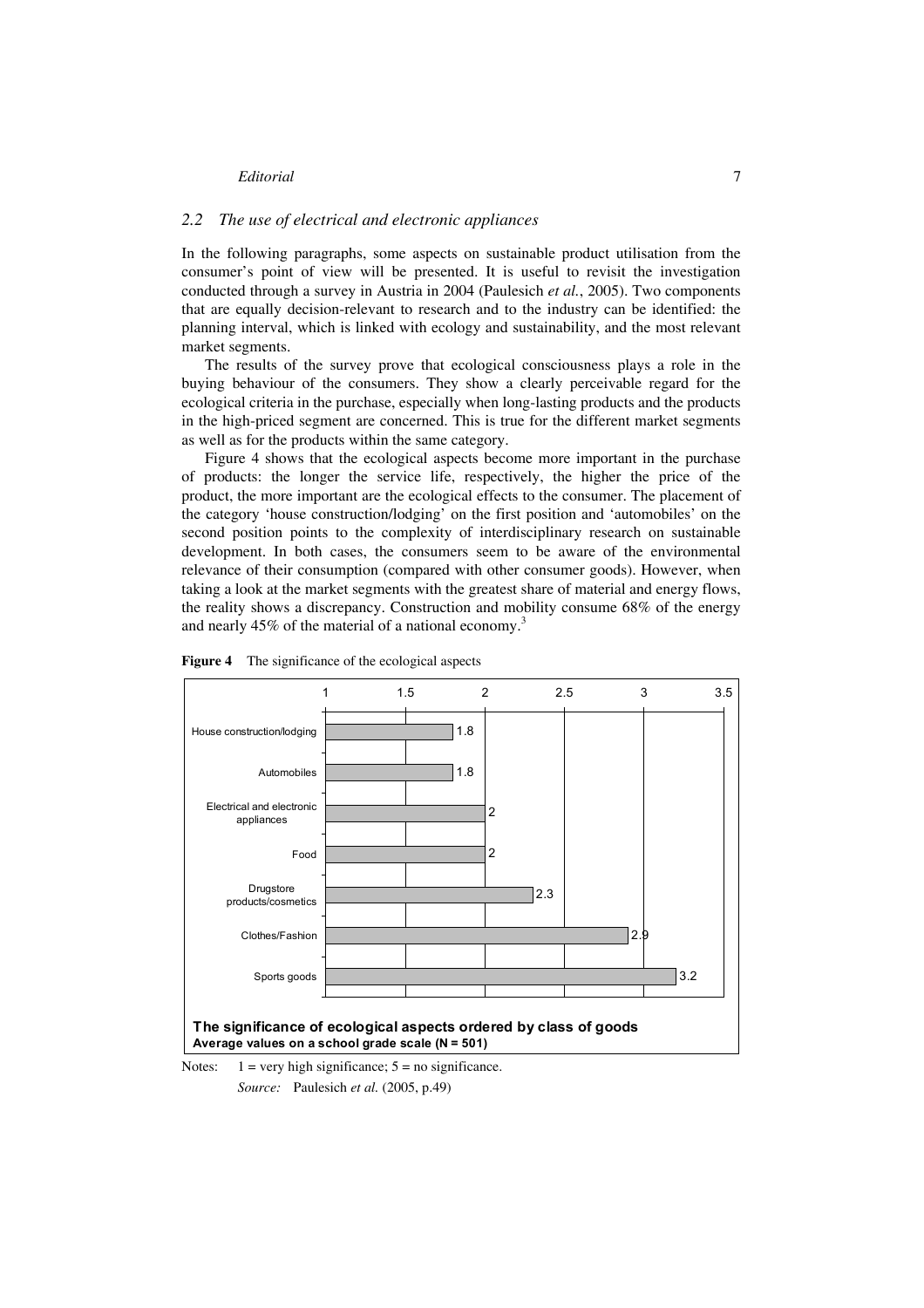Compared to construction and automobiles, the subsequent product categories show a decrease in the relevance of the ecological aspects. Electrical and electronic appliances can be regarded as a relatively 'eco-sensitive' market segment. This can be seen by two characteristics:

- 1 the effects on health are being discussed in public
- 2 both segments of the groups of buyers measured by means of the quality orientation ('high price/low price') can be estimated as equal.

The following figure shows the data of a more profound survey within the category of EE appliances.



**Figure 5** The relevance of the ecological aspects – EE appliances

Notes:  $1 = \text{very high significance}$ ;  $5 = \text{no significance}$ . *Source:* Paulesich *et al.* (2005, p.49)

Around 92% of the questioned consumers give two reasons for buying a new product: (1) an appliance is out of order and (2) repairing it is too expensive. There is a slight predomination of (2). This is true for all EE appliance categories. For 62% of the consumers (multiple answers were permitted), the availability of new technologies is a decisive reason for buying – which is also true for all EE categories. In some categories, however, *e.g.*, mobile phones, a 'new technology' is the decisive argument to substitute an old appliance with a new one.

From the point of view of companies with a sustainable economy, it is encouraging that the term 'eco' is consistently associated with 'positive' features (*e.g.*, environmentally friendly, the avoidance of pollutants, less energy consumption). The buying behaviour with regard to EE appliances can be interpreted in this way: 'eco' is especially esteemed when goods that are expensive and long-lasting are concerned. Environmentally friendly light bulbs, for instance, which are classified as extremely durable and energy-saving, induce the consumer to pay more than for bargain offers. The consumers are willing to pay about 50% more than usual. $4$ 

#### *2.3 The end-of-life of electrical and electronic appliances*

In 2003, the European Parliament and the Council enacted the directive on WEEE. The goals of the directive are to reduce the amount of WEEE and to prevent these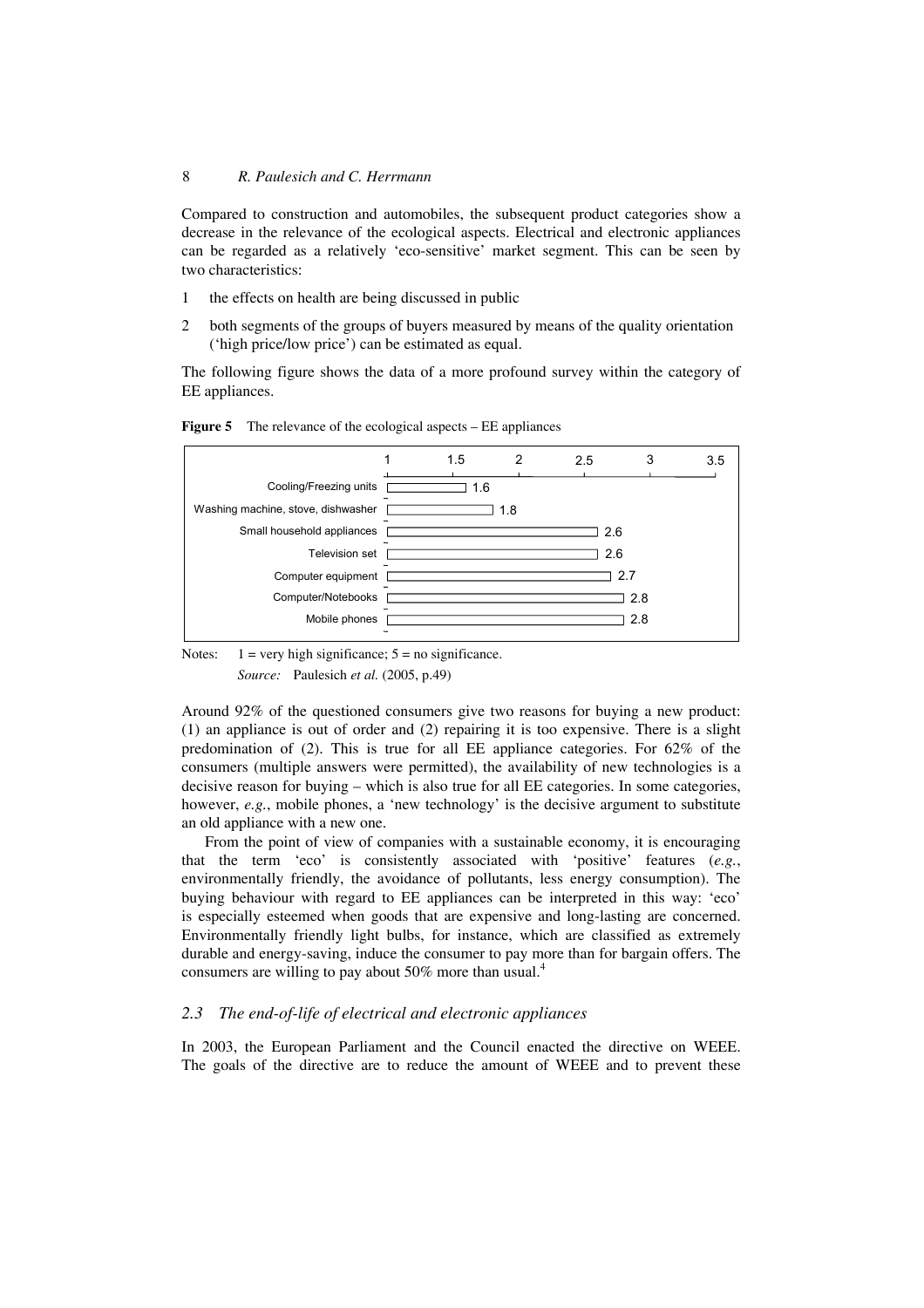materials from leaking into the environment. The directive distinguishes between the ten categories of WEEE from private households as well as from professional use. The key regulations are:

- WEEE have to be collected separately from unsorted municipal waste (at least 4 kg) per year per inhabitant)
- the collected WEEE has to be treated complying with the detailed requirements for certain hazardous substances and components that are harmful to the environment or may disturb the subsequent processes. Recycling WEEE must meet category-specific target quotas for recycling and recovery (see Figure 6)
- the product and financing responsibility for treatment and recovery is transferred to the producers of the equipment
- information and reporting obligations for the producers and treatment facilities
- design for recycling and design for the environment is promoted.

In other countries, similar legislative acts regulate the recycling of WEEE, such as the Electronic Waste Recycling Act of 2003 in California, the forthcoming WEEE regulations in China, as, *e.g.*, the regulation on 'Pollution control and management of IT products' and Japan's Home Appliance Recycling Law. These regulations define the general framework in which WEEE recycling has to be conducted.

**Figure 6** The recycling targets according to the WEEE directive, including the collection groups following the German transposition

|    | VQ: 80%<br><b>RQ: 75%</b>     | VQ: 70%<br><b>RQ: 50%</b>             |          |                                       |                         | VQ: 75%<br><b>RQ: 65%</b>      | VQ: 80%<br>$RQ: -\%$   |
|----|-------------------------------|---------------------------------------|----------|---------------------------------------|-------------------------|--------------------------------|------------------------|
|    | Large household<br>appliances | Small household<br>appliances         |          | Toys, sports and<br>leisure equipment | 3                       | IT and tele-<br>communications | Gas discharge<br>lamps |
| 10 | Automatic<br>dispensers       | Lighting<br>5<br>equipment            | <b>R</b> | Medical products<br>$(VQ/RO: -/-)$    | $\overline{\mathbf{4}}$ | equipment<br>Consumer          |                        |
|    |                               | Electric and<br>6<br>electronic tools | 9        | Monitoring and<br>control instruments |                         | equipment                      |                        |

Notes: VQ: Recovery rate.

RQ: Reuse and recycling rate.

1…10: Category.

*Source:* ElektroG (2005)

The quantities of WEEE are growing each year all over the world. It is assumed that in 2005, around 1.1 million tons of WEEE have been collected in Germany alone. The worldwide amount of WEEE is expected to rise to 95 million tons in 2010, if the current developments in the worldwide adaptation of standards of living persist. WEEE contains a large variety of different materials (Figure 7). On average, the largest shares are ferrous and nonferrous metals. However, the composition varies from product to product: small household appliances or consumer equipment, for example, have higher shares of plastics. In an overall view, metals are the largest material fraction. In addition to these large shares of materials, these products contain various hazardous materials such as lead, mercury, cadmium and other heavy metals, but also other carcinogenic and hazardous materials, *e.g.*, in plastic flame retardants (Herrmann and Luger, 2006).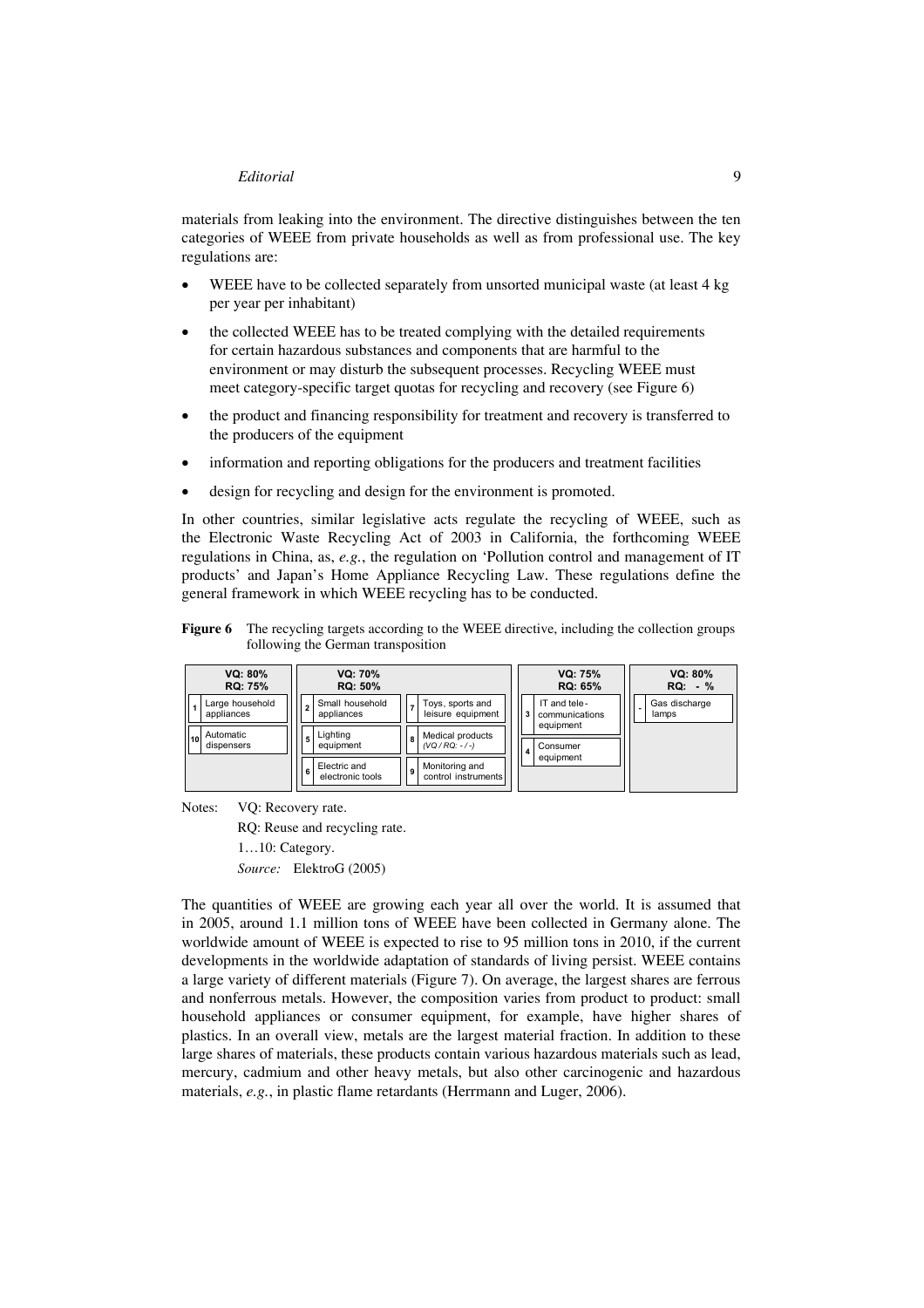The economic aspect of WEEE recycling is determined by the process costs, on the one hand, and by the costs and profits for the generated fractions, on the other hand. The process costs can be differentiated into costs for logistics, treatment and recycling/disposal, management and clearing. As studies have shown, the overall value and share of each type of cost differs from product category to product category (Herrmann and Luger, 2006). Figure 8 shows, on the one hand, the distribution of the total costs on the product categories and on the other hand, the cost structure for the different types of electrical and electronic equipment.

**Figure 7** The average composition of the different types of WEEE



*Source:* Ohlendorf (2006)

**Figure 8** The distribution of the costs associated with the recycling of WEEE



*Source:* Ohlendorf (2006)

Besides the process and disposal costs, the recycling of WEEE also comprehends the economic potentials through the profits for the secondary raw materials and reuse components, *e.g.*, 14 tons of electronics scrap contain an average of one ton of copper, which can be sold on secondary raw material markets. However, with only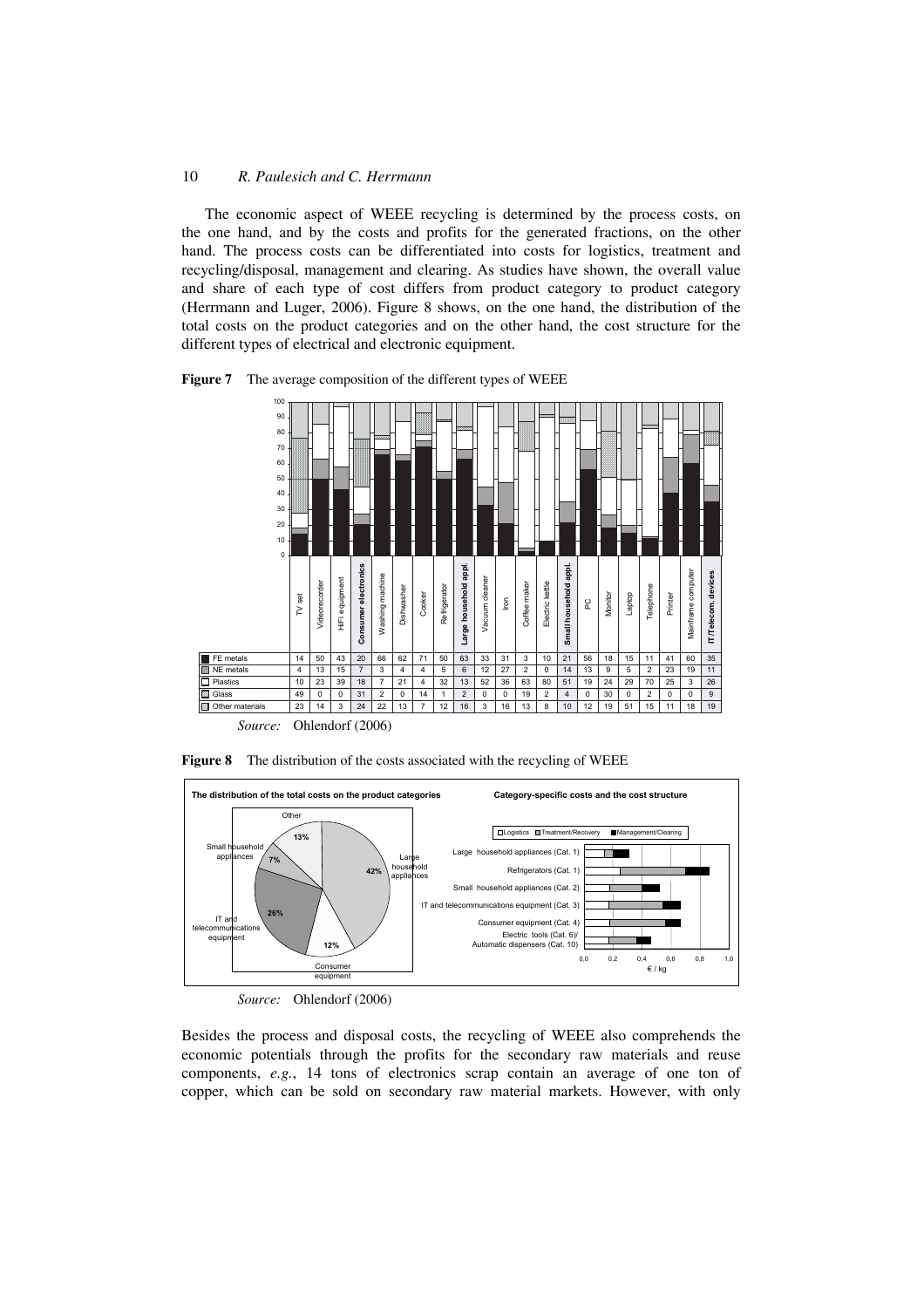a few exceptions, the revenues for the secondary raw material sales from WEEE recycling are not considered to be cost-covering. To ensure efficient recycling processes, the systematic planning and economic evaluation of the recycling systems in terms of an end-of-life management comes into focus (Herrmann and Luger, 2006).

## **3 Future perspective**

The EEI is in a key position for technology development and innovation. Furthermore, it has a special responsibility because the reasons and driving forces will not change in the next decade:

- the saturation of the market in early industrialised countries
- the increasing competitiveness of the threshold countries in the international markets
- shorter innovation and renewal cycles cause the 'time to market' to become a decisive factor in competitiveness. The considerations on the long-term results of product development or consumer behaviour are therefore regarded as hindering.

The current key approaches concerning the EEI are following two strategic paths:

- 1 the implementation of extended producer responsibilities
- 2 the promotion of closed-loop economies, *i.e.*, the reuse and recycling of waste materials.

The concept of producer responsibility imposes the responsibility for the environmental impact and performance of the product during its later life cycle stages to the manufacturer, *e.g.*, the end-of-life stage. Thus, the efficient recycling of the huge amounts of WEEE is a matter of current concern due to ecological reasons, the economic impacts and the new legal requirements. Hence, the manufacturers have to understand the processes in and the implications of the end-of-life stage and set up a proper end-of-life management for their products. The operationalisation of these paths is the result of the cooperation between the disciplines of engineering and economic science. Ideally, science takes the part of facilitator between the economy, society and ecology in making decisions. Cooperation between the disciplines means to enlarge the frame for interpretation by considering new aspects. They lead to new, mutual cognitions, which are comprehensible not only to experts.

### **References**

- Alting, L. (1993) 'Life cycle design of products', in A. Kusiak (Ed.) *Concurrent Engineering: Automation, Tools and Techniques*, New York, NY: Wiley.
- ElektroG (2005) *Act Governing the Sale, Return and Environmentally Sound Disposal of Electrical and Electronic Equipment (Electrical and Electronic Equipment Act, or ElektroG)*, 23 March.
- Herrmann, C. and Luger, T. (2006) 'End-of-life management for WEEE', in L. Morselli, F. Passarini and I. Vassura (Eds.) *Innovative Technologies and Environmental Impacts in Waste Management – Lectures of the Summer School*, Rimini, Maggioli Editore, 12–17 June, pp.65–78.